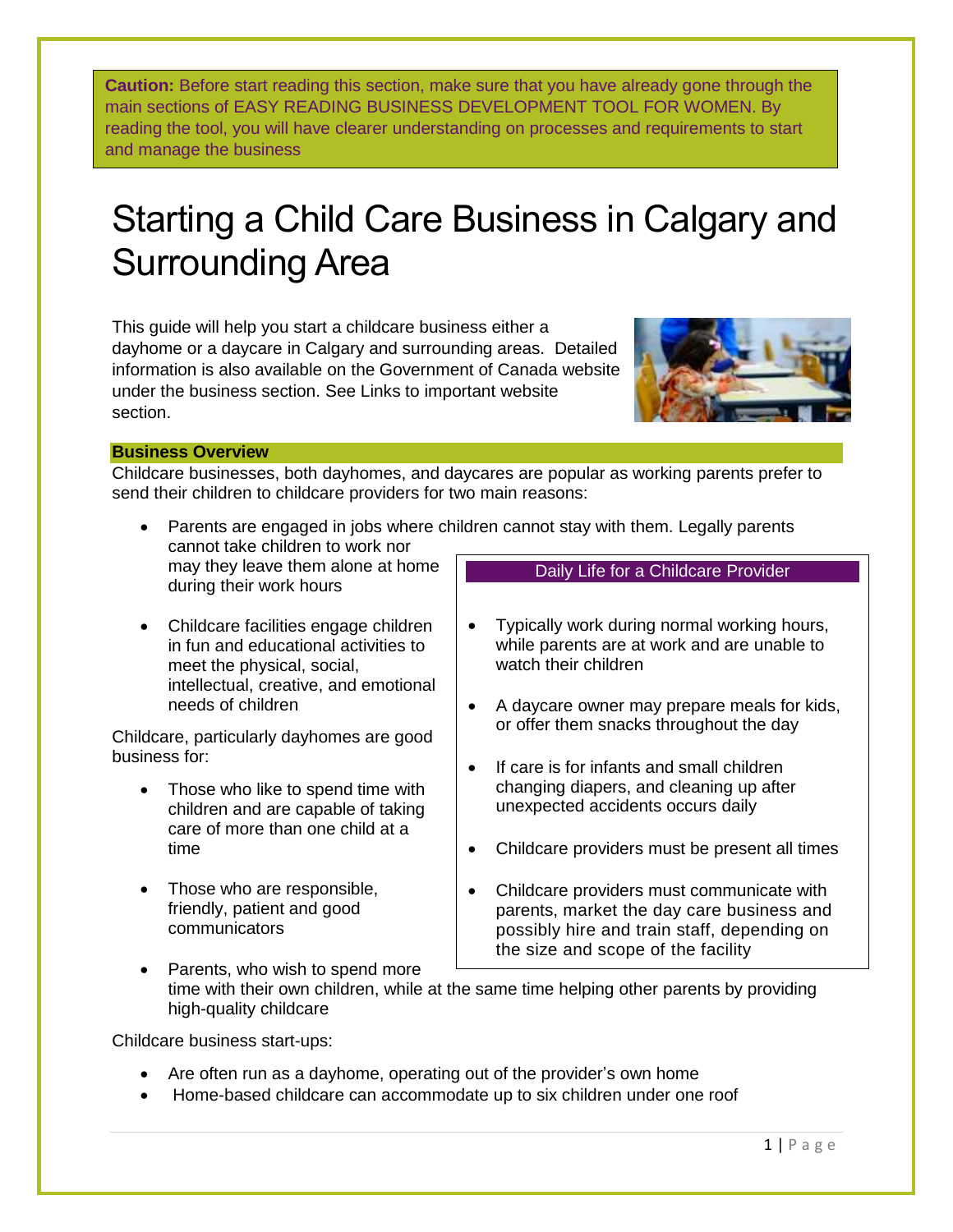- Require spending, even dayhomes, sometimes to renovate space according to approved standards
- Require spending on toys and equipment such as safety locks and drawers. To learn about equipment required for childcare see the web link Furnishing and Equipment Guidelines for Licensed Childcare & Materials/ Equipment Guidelines for Licensed Childcare See the Links to Important Websites Section
- Childcare business income and expenses are:
- Ongoing and will include expenses on food, utilities and perhaps service charges to franchises (if applicable)
- Monthly, as income is received from payments made based on an hourly rate per child or paid as a fixed monthly or annual rate to the childcare provider. In Calgary, childcare charges are from \$800 to \$1200 per month per child.

Childcare business, both dayhomes and daycare licenses:

- Are not required in some cases
- Are needed if childcare has seven or more children
- Are not required if an approved family day home is monitored by a family day home agency
- Are available by contacting a childcare-licensing officer at your local Children's Services office, the license is under the Childcare Licensing Act

A licensing officer will take you through the steps you need to take to prepare and apply for a license and will provide you with a Child Care License Application Package.

Licenses are approved when you provide documents and information about:

- The location, facilities, and emergency handling procedures
- Staffing including hiring, training, and number of staff
- Administrative policies
- Criminal record check, including a vulnerable sector search, dated not earlier than 6 months
- Compliance with city zoning

The licensing fee until October 2020 is \$200 for a new license or \$100 for the renewal of the license. See the Links to Important Websites section

Childcare business staffing (dayhome operators and daycare staff):

- Is provided by the operator in the case of a dayhome. The operator is not legally required to hold credentials; however, the operator should have qualifications. These qualifications are expected by the parents as well as dayhome agencies
- In the case of daycare, is provided by staff who are required to hold qualifications

Early learning and childcare in Alberta is a regulated occupation that applies to daycares. Individuals who work in a licensed daycare, pre-school and out-of-school care programs must hold a provincial childcare staff certificate issued by the Alberta Government. Staff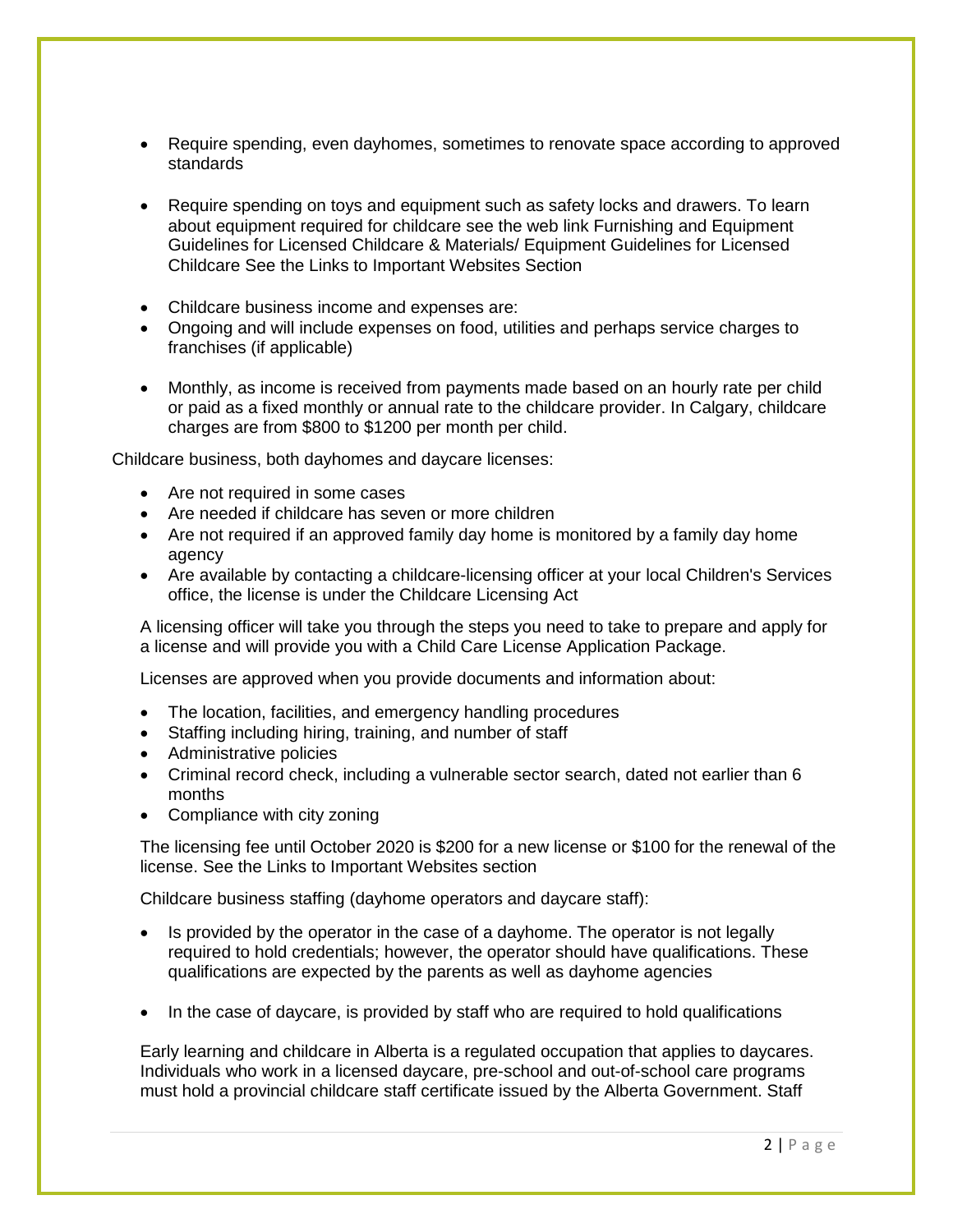hired and working in licensed childcare programs have six months to become certified, but cannot be left alone to supervise children without certification.

**Tip:** The Association of Early Childhood Educators of Alberta (AECEA) helps with certification, professional practice, and learning opportunities for childcare providers. See the web link of the Association of Early Childhood Educators of Alberta For more information; see links to important websites section.

Early learning and Childcare Includes three levels of certification:



(formerly Level One), you need to have completed one of the following:

- Child Care Orientation **Course**
- CCS 3110, 3120, 3130, 3140 and 3150 through Alberta high schools CTS program or
- 45-hour (3 credit) collegelevel course in child development
- **CIWA also offers a free CDA certification cource**

**Child Development Worker (CDW)** To be certified as a Child Development Worker

(formerly Level two), you need to have completed one of the following:

- 1-year early learning and childcare certificate program offered by an Alberta public college, or an approved educational equivalency
- **CIWA also offers a free CDW certification course**



(formerly Level three), you need to have completed one of the following:

• 2-year early learning and childcare diploma program offered by an Alberta public college, or an approved educational equivalency

Source: Alberta Childcare staff certification, See web link in Links to important websites - Childcare section.

Childcare staff, whether in a dayhome or daycare, who are directly interacting with children must also have the following:

- 1. Child intervention record check for people who are dealing with children (valid for six months)
- 2. Criminal record check in Canada (valid for six months)
- 3. First Aid & CPR for childcare (valid for three years)
- 4. It is desirable that daycare owners have at least a high school diploma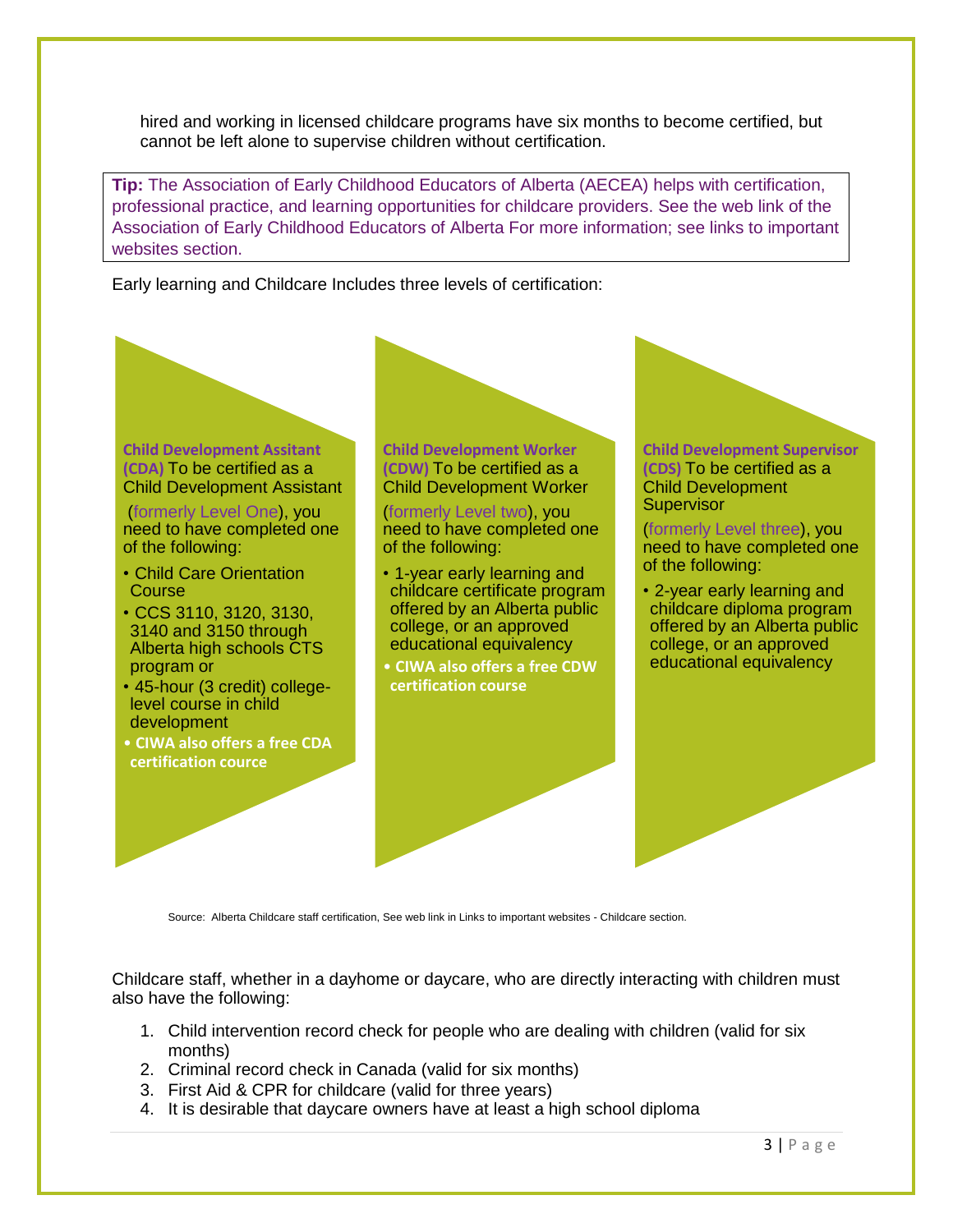Dayhome operator income varies depending on the number of children and rates set.

Daycare owners are required by the Government of Alberta to provide base wages for staff. Wages vary from \$15.86/ hour to \$25.04/ hour depending upon the certification type and government-approved support funding

In addition, a top-up income is provided by the government to licensed dayhome operators and daycares to support wages. See Links to Important Websites section

Each province has requirements for how many adults must be present given a certain number of infants, toddlers, and children. Here is one of Alberta's requirements:

| Age of children                             | <b>Primary Staff Member to</b><br><b>Children Ratio</b> | Applicability       |
|---------------------------------------------|---------------------------------------------------------|---------------------|
| Infants less than 12<br>months              | 1 childcare provider for 3<br>infants                   | Dayhomes & Daycares |
| Infants 12 months to less<br>than 19 months | 1 childcare provider for 4<br>children                  | Dayhomes & Daycares |
| 19 months to less than 3<br>years           | 1 childcare provider for 6<br>children                  | Dayhomes & Daycares |
| 3 years to less than 4.5<br>years           | 1 childcare provider for 8<br>children                  | Daycares            |
| 4.5 years and older                         | 1 childcare provider for 10<br>children                 | Daycares            |

Source: Province of Alberta, Child Care Licensing regulations

## **Steps to start a Dayhome**

Complete market research before starting a dayhome. Learn the specific needs of the area and set-up a dayhome that fills the gaps. For example:

| Dayhome Type                  | <b>Definition</b>                                          |  |
|-------------------------------|------------------------------------------------------------|--|
| <b>Group Family Childcare</b> | Childcare in a private residence of the license holder for |  |
| generally known as Family     | infants, pre-school children kindergarten children and     |  |
| Day Homes                     | school-aged children                                       |  |
| Out of school                 | For kindergarten children and school-aged in any or all    |  |
|                               | of the following periods:                                  |  |
|                               | Before and after school                                    |  |
|                               | During the lunch hour<br>٠                                 |  |
|                               | When schools are closed                                    |  |
| Preschool                     | Facility for pre-school children and kindergarten children |  |
|                               | for less than 4 hours per child each day                   |  |

Source: Province of Alberta, Child Care Licensing regulations

Most new dayhomes get support from approved agencies. These agencies provide all the technical and legal support to start a business. In Alberta, family day homes must follow the provincial Family Day Home Standards. Family day home agencies approve family day homes,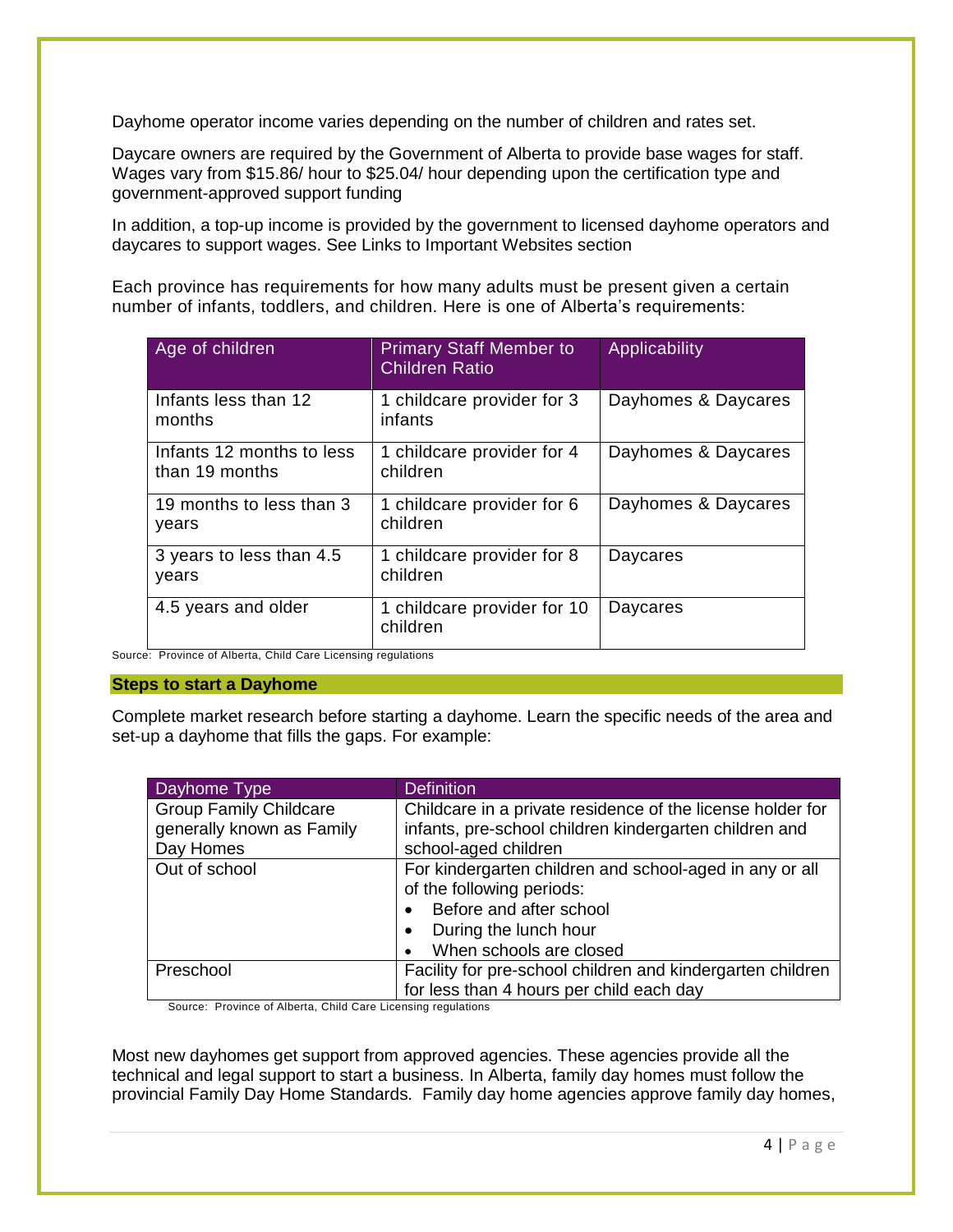recruit, train and monitor staff and activities to ensure the quality and wellbeing of children. Generally, family day home agencies charge a 10% service fee per child in the day home. Childcare providers that operate as an approved family day home program can care for a maximum of six children, including their own children under age 12.

| <b>No</b>        | Name of an accredited<br>family childcare<br>agency    | Area                                                                                                                   | <b>Address</b>                                              | Phone number                                        |
|------------------|--------------------------------------------------------|------------------------------------------------------------------------------------------------------------------------|-------------------------------------------------------------|-----------------------------------------------------|
| 1.               | <b>Community Links</b><br><b>Family Childcare</b>      | Airdrie<br><b>Balzac</b><br>Crossfield<br>Irricana                                                                     | 211-125 Main street NW<br>Airdrie<br>ABT4B0P7               | (403) 9453900<br><b>Toll-Free</b><br>1-866-945-3905 |
| 2.               | <b>Child Development</b><br>Day homes of Alberta       | <b>City Wide</b><br>Airdrie<br>Chestermere<br><b>Okotoks</b><br>Cochrane<br><b>Black</b><br>diamond<br>High river      | Suite 202 222 16 <sup>th</sup> Ave NE<br>Calgary AB T2E 1J8 | (403) 230-2233                                      |
| 3.               | <b>Bow Valley Family Child</b><br>Care                 | Canmore,<br>Banff,<br>Exshaw,<br>Lake Louise,<br>Cochrane                                                              | C/O P.O. Box 80009<br>Canmore, AB T1W 2T8                   | (403) 609-7392                                      |
| $\overline{4}$ . | Calgary & Region<br>Dayhome Agency Inc.                | Citywide<br>Airdrie<br><b>Okotoks</b><br>Chestermere<br><b>Strathmore</b><br>Nanton<br><b>High River</b><br>Claresholm | 3224 28 ST SW Calgary,<br>AB T3E 2J6                        | (403) 217-5394                                      |
| 5.               | <b>Children's Choice</b><br><b>Community Childcare</b> | <b>City Wide</b>                                                                                                       | 52 Dovercast Way SE<br>Calgary, AB T2B2L9                   | (403) 273-6360                                      |
| 6.               | <b>Sonshine Family</b><br>Dayhomes                     | City Wide<br><b>Services</b>                                                                                           | Box 34067, RPO<br>Westbrook Calgary, AB<br><b>T3C 3W2</b>   | (403) 705-3476                                      |
| 7.               | <b>Thornhill Family</b><br>Dayhomes                    | North<br>Calgary                                                                                                       | 6617 Centre St NE<br>Calgary, AB T2K 4Y5                    | (403) 275-0887                                      |
| 8.               | Shaganappi Family<br>Dayhome Agency                    |                                                                                                                        | <b>SW Calgary</b>                                           | (403) 221-3826                                      |
| 9.               | <b>Churchill Park Family</b><br><b>Care Society</b>    | City Wide<br>Calgary &                                                                                                 | 3311 Centre St N<br>ABT2E2X7                                | (403) 266-4656                                      |

Agencies that represent approved and registered day homes around Calgary and surrounding areas are: